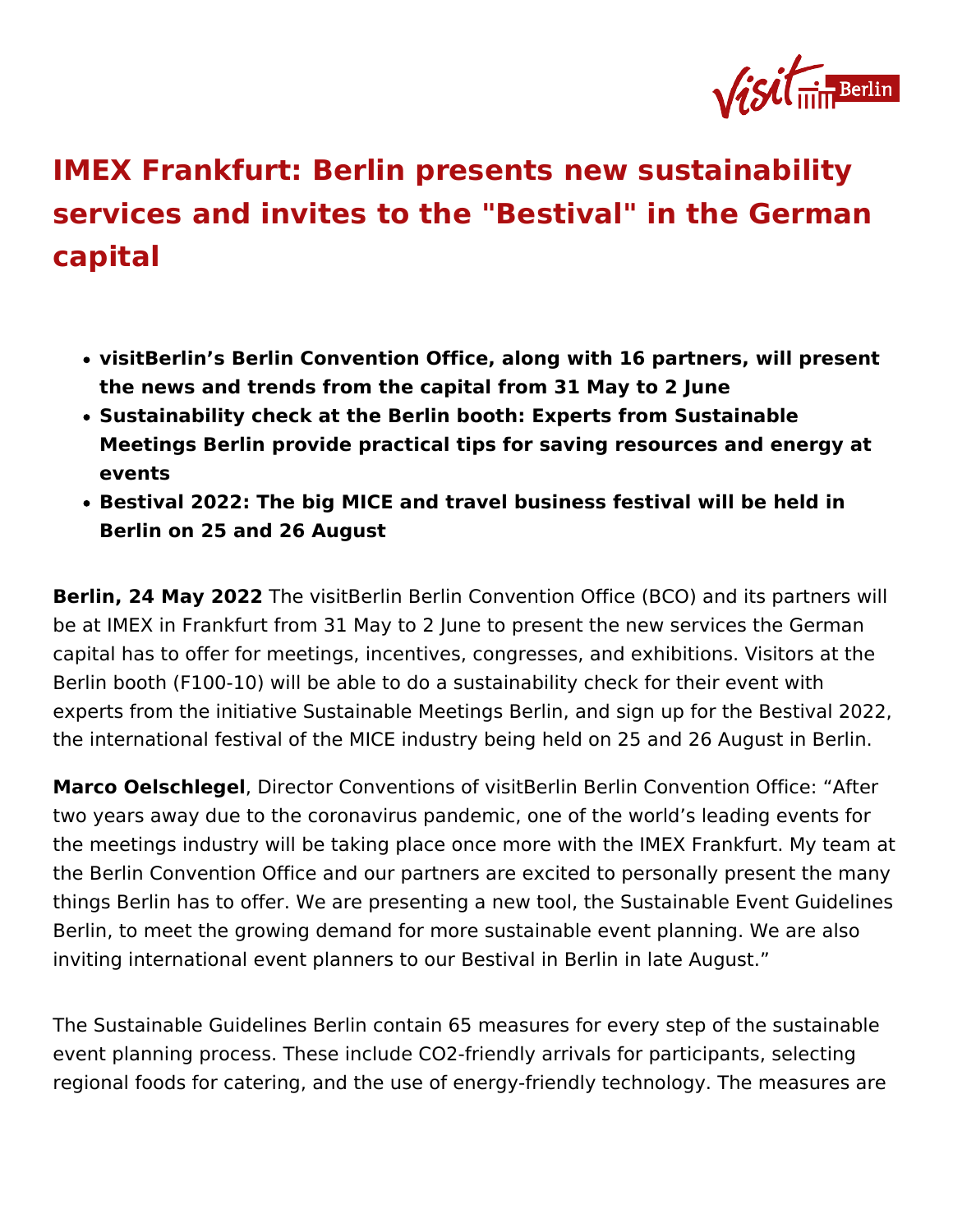prioritised based on effectiveness, and are subject to international standards. Further information canobe found atsitberlin.de/en/susta [event-guide](https://convention.visitberlin.de/en/sustainable-event-guidelines)lines .

Bestival 2022: Berlin invites the event industry to a best practice f August

The Berlin Convention Office and partners from the Berlin event ind domestic and international event planners to the Bestival 2022, an travel business festival being held from 25 to 26 August. Participar day, comprehensive schedule of events they can visit as they pleas to Berlin Glamour & Lifestyle and Art & Music Berlin, a total of present the city s many facets. There will be special presentations, discussions for each topic. The schedule is also supplemented with networking opportunities. Further information on Bestival 2022 and found at nvention.visitberlin.de/en/bestival

## Berlin partners at IMEX

## All IMEX partners of the visitBerlin Berlin Convention Off

Abba Berlin Hotel

AMERON Hotel ABION Spreebogen Berlin

cpb culturepartner berlin GmbH

## Holiday Inn Berlin Airport Conference Centre

Hotel Bristol Berlin

Hotel Palace

H10 Berlin Ku'damm

Mercure Hotel MOA Berlin

Messe Berlin GmbH